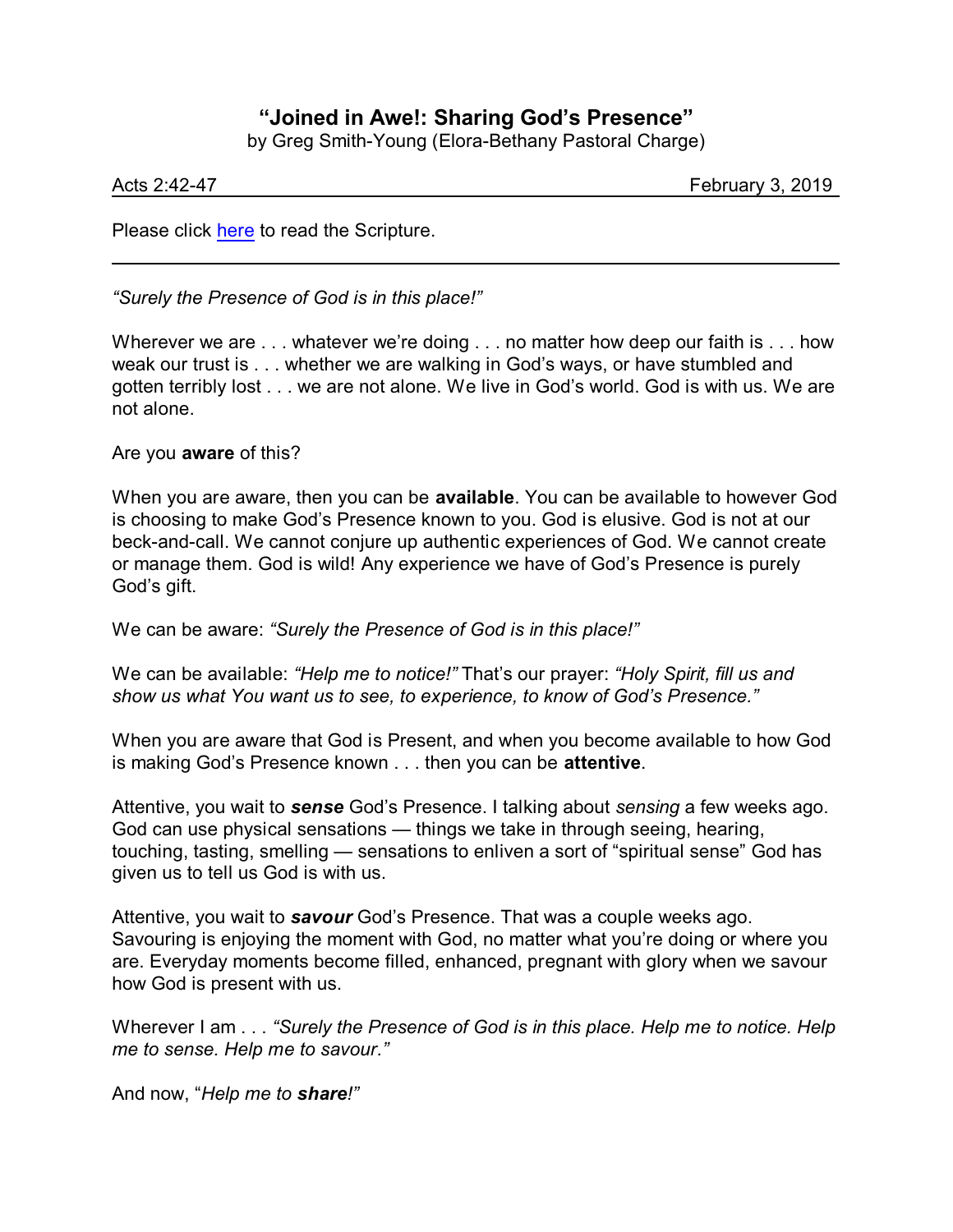The reading we heard is from the Bible book called "The Acts of the Apostles." I've also heard it called "the Acts of the Holy Spirit," because it's all about what the Spirit — the Presence of God — did in the early years of Jesus' People. The Spirit filled them, individually and as a community, and drew others to the Good News of Jesus. God's Presence created a new way of being together, the Church-community. What we heard is a brief, summary description of what this was like.

They were daily-devoted. They were daily-devoted to sharing in learning together from those who had first walked with Jesus, the apostles. They were daily-devoted to sharing life together. They were daily-devoted to sharing meals together. They were daily-devoted to sharing prayer together. They were daily-devoted to sharing their wealth together. They were daily-devoted to sharing in worship together.

This daily-devotion, this sharing together, these core practices . . . all were shaping them as Jesus' people. They continue to shape us.

They were devoted, daily. In and among their day-to-day tasks, they tended to these things. In and among their day-to-day activities, they experienced God's Presence. They shared God's Presence.

This short description tells what was happening then, and holds a promise for us now. We can share God's Presence.

III

Sensing and savouring God's Presence is very personal. It's a gift from God to you. But it's not a gift to be kept private, tucked-away. God's Presence is not for you alone. It's God's gift for you, to be shared by you.

We cannot be follow Jesus "solo." God made us for each other. The Holy Spirit forms us into community to share God's Presence.

Sharing God's Presence strengthens and encourages us.

There are many, many, many times when I'm not experiencing God's Presence. I'm aware God is with me — *Surely the Presence of God is in this place!* I can be available and attentive to God's Presence. Yet, for whatever reason, there are times when I'm not sensing God. I'm not savouring God. I need you. My trust in God is strengthened when you tell me about your experience of God's trustworthiness. My love for God is encouraged when you tell me how you are experiencing God's love.

And when I am experiencing God's Presence, sharing that with you strengthens and encourages me too. Sharing takes nothing away from us. It's not like cookies. I have 3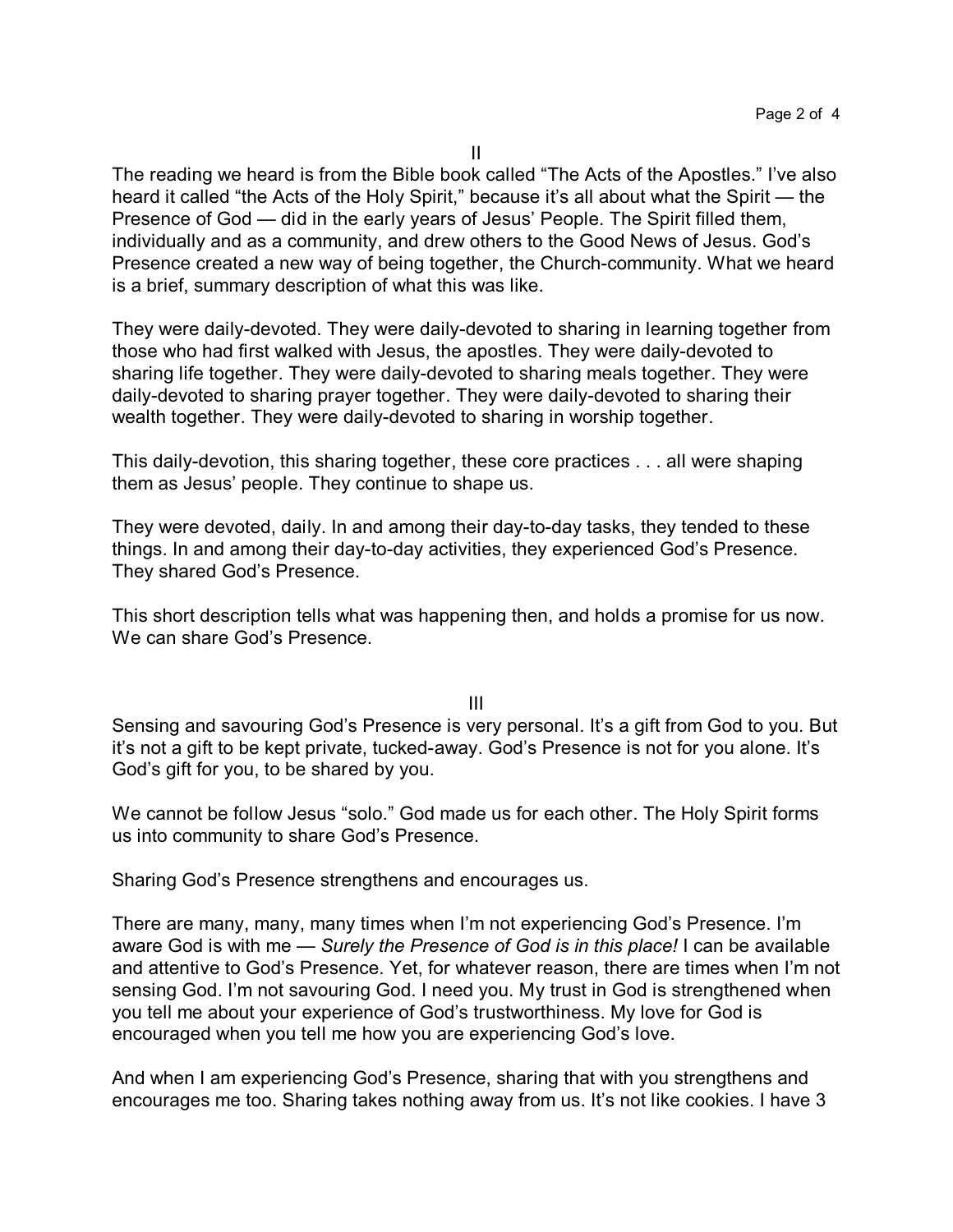cookies, give you 2 and only have 1 left. Tragic! But sharing my experiences of God's Presence doesn't reduce them. It magnifies them. Together, we share in celebrating God's Presence. Together, we share in what God is doing in us, and through us, and around us.

IV

The Spirit gives us ways to share.

Like this! Worshipping together, God's Presence is front-of-mind. (Or it should be). Together, we are opening to God who is moving in this place, in this time.

Part of the gift of worshipping together is realizing that we are different. For some of us, God's Presence is most sensed and savoured in our praying. For others, it is in the Bible reading, or reflection time, or with the children, or through our offering. For many it's through music, though we differ about what sorts of music open us to God's Presence. Worshipping together teaches us to value the ways others experience God's Presence when they are not our ways. We don't diminish our ways, but we make sure our worship is serving theirs too. If it's valuable to my fellow worshipper, though not for me, I honour and treasure it because their ways are helping us worship in God's Presence together.

Sharing God's Presence can be more personal too. Do you have someone with whom you share your experiences of God's Presence? Many of us don't. We've been taught it's very private. Maybe we're not sure what we've experienced, or what it means, or that we're "spiritual" enough to have things worth sharing. I'm in a small group where we share our experiences of God. It's been very encouraging. It's made me more aware of God in my life. Some in our congregation have recently started doing this too. Is that something you'd like to be part of?

I would love to hear your experiences of God's Presence, and I'd like to discover with you ways we can do more sharing together.

Then there is sharing God's Presence beyond our particular Jesus-community. Wherever you go this week, God will be there. God will be with those whom you're with. They probably won't notice God, at all! Part of your calling is to be a witness to God's Presence. Look for opportunities where there is an opening and a need for you to share into someone's life that God is with them, and they are not alone.

V

Remember back to that very first Christian community. It was so full of sharing. We're told, *"a sense of awe came over everyone."*